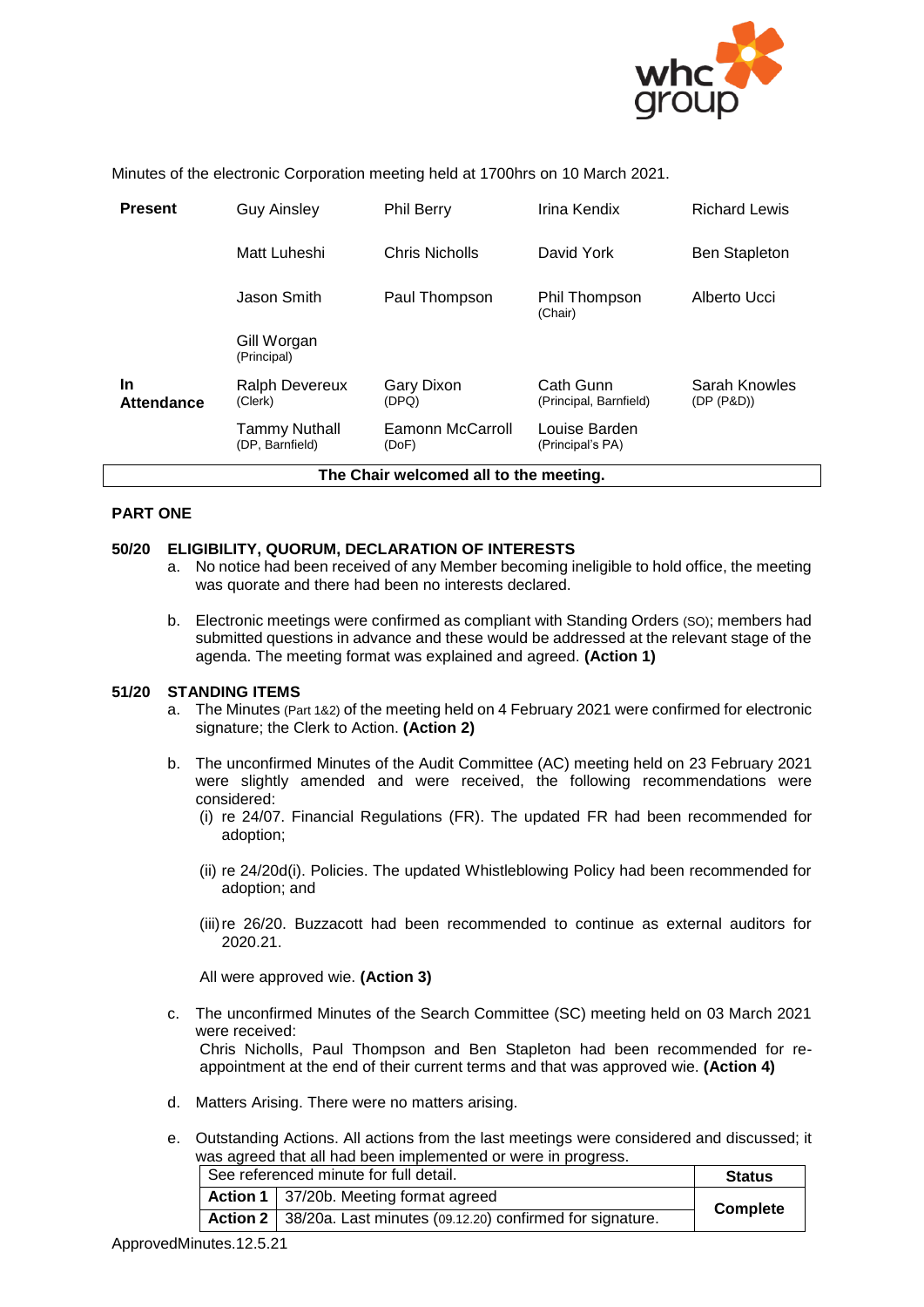- f. Matters arising. There were no matters arising from the minutes.
- g. Urgent Business. There was no urgent business requested.

#### **The information was received and noted***.* **Actions had been identified. (Register 59/20 below)**

#### **52/20 PRINCIPALS REPORT**

The Report included detail of the Key Performance Indicator (KPI) Dashboard, the colour coded performance monitoring criteria were fully explained and it was noted that there were currently no Red areas. The Covid induced sector wide challenges with the Adult Educational Budget (AEB) continued and hopefully the reduced lockdown parameters would ease the situation. Focus had been kept on this area and although enrolments had been postponed due to the latest lockdown re-start and recruitment would be actively pursued and should improve budget spend to c 90% of the original allocation by year end. Industrial placements had been particularly affected during the lockdown and the employer-liaison team was maintaining contact with current employers and also attempting links with new employers. In the absence of Placements and Work Experience, a broad range of alternative employer-led activities such as, Industry Masterclasses and podcasts had been made available. Work continued with employers to resume placements as soon as Covid-19 restrictions eased, the Education and Skills Funding Agency (ESFA) monitored this area and could intervene. The College had reopened (01.03.21) and main vocational teaching was through face to face delivery, while English and Maths (EAM) would be delivered on line through the Century system, supported by specialist teachers. Additional funding (£500k) had been made available to bolster the Tuition Fund to help with the "lost learning" recovery programme. The amount had been based on numbers of groups for FE and HE provision (300) with every group allocated 2.5 hours of additional teaching per week over 15 weeks. Curriculum Directors, Heads and Teachers would determine how best to employ the resource and assessment would indicate those behind with progress, such as those denied workshop access. The funding would come from the College's forecast surplus in 2020-21. The qualification achievement/progression rates would be the ultimate measure to demonstrate the effectiveness of the additional teaching. Governors would recall that one of the key reasons for preparation of the Savings Plan that underpinned the budget was the ability to reinvest in teaching and learning in-year; if needed, College leaders were monitoring plans against KPIs -to check impact on an ongoing basis. Planning was underway to ensure that the recently announced qualification assessment arrangements would be consistently and equitably delivered. Lateral flow testing was working well with 550 staff (60%) currently having consented and 1591 (25%) students had returned consent forms. Employees and Students book tests via an electronic system which controls demand, some individuals could obtain a test that day if availability permitted. Catering and photography students, sponsored by Veolia had collaborated to produce an impressive cookbook, (annexed) and a welcome visit by the Lord Lieutenant had been extremely well received; The Lord Lieutenant had visited to discuss first-hand the effects of lockdown on students and concerns regarding access to careers advice and Higher Education (HE) had been raised, Members were assured that both colleges had dedicated, fully qualified Careers Education practitioners and their work had accelerated since Monday's return, particularly Barnfield College (BC) where engagement with careers education had notably fallen during lockdown. Termly staff voice exchanges had been held at both Colleges; the minutes were available to everyone via ShareSpace. The staff Satisfaction Survey would be completed during March and the outcome brought to the July meeting as noted, it was unusual for the College to be concerned in an ET, there had been only one in the previous 20 years. The Further Education Commissioner (FEC) was informed of financial probity by reference to 6 published benchmarks, the updated versions were included in the FEC letter (annexed) and explained by the DoF, these were required financial indicators and some parameters had been reduced, which indicated the pressures, particularly financial, on the sector. The College was amongst a small number of GFEs that met/exceeded previous and current benchmarks.

#### **The information was received and noted***.*

# **53/20 STUDENTS**

a. Quality of Further Education (FE). Effective on-campus vocation learning had continued during lockdown understandably rather more successfully than remote delivery. Retention remained above the National Average (NA) at both Colleges but Covid issues had prompted a greater than usual minority to be "at risk", full detail was tabulated in the Report. The increase was not due to poor quality but students had found this lockdown particularly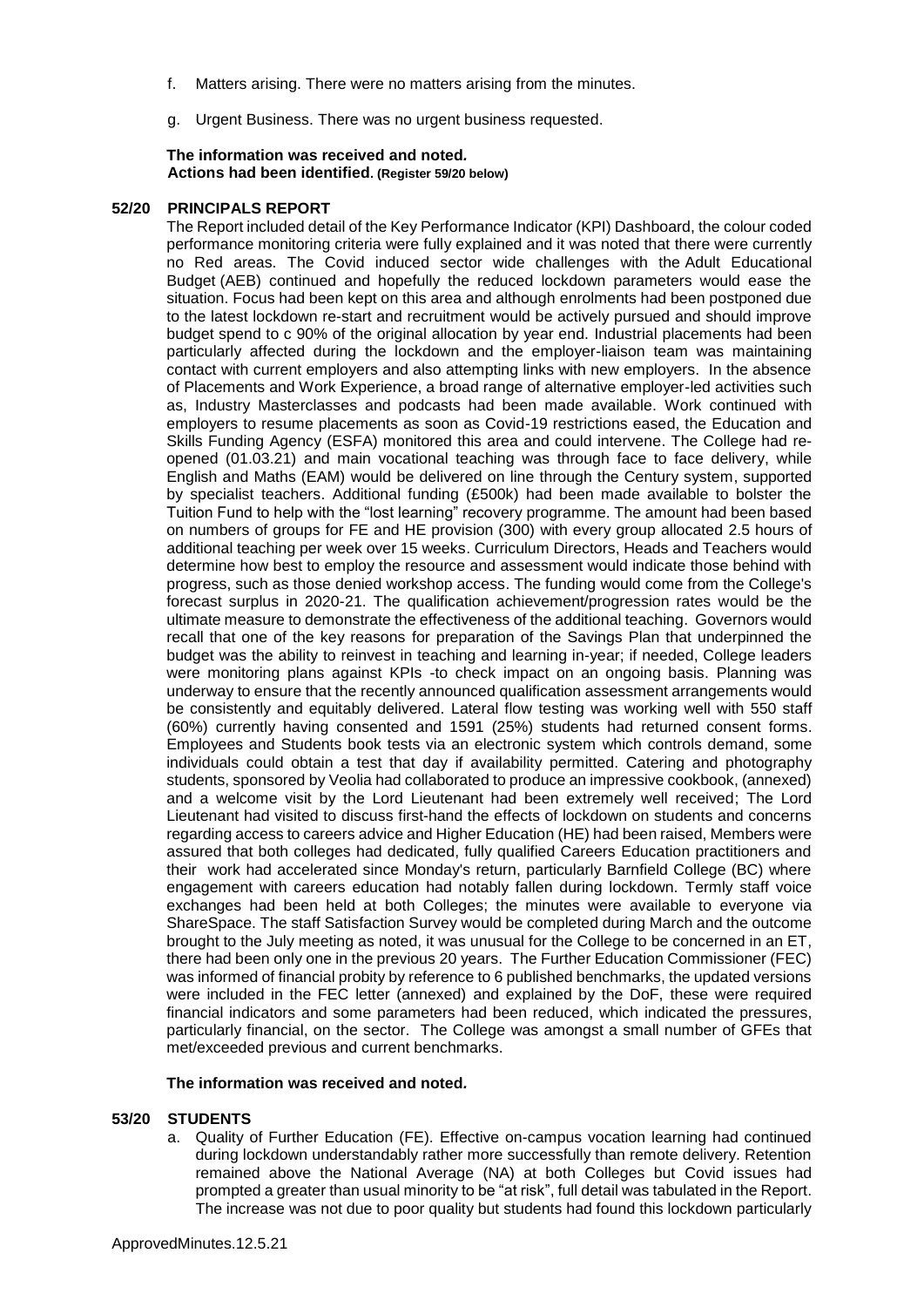challenging for a broad range of personal and home-related reasons. The higher proportion of these at BC related to the significantly higher proportion of students enrolled on lowerlevel qualifications, who are harder to engage in remote learning and the level of hardship across the BC student population was higher than at WHC - this is again a factor that impacts on engagement within education during lockdowns. As mentioned in the previous item, significant additional support (12k teaching hours) had been established and a student advisory team led by a qualified counsellor had been established. Members were assured that both colleges had dedicated, fully qualified Careers Education practitioners and their work had been accelerated since Monday's return. Strong progress with EAM was becoming evident through the new delivery arrangements, including on-line leaning involving Century, and additional lessons from specialist teachers; numbers expected to achieve GCSE grades 9-4 now exceeded NA. Introduction of Century had improved the transparency of student progress and enabled more robust and meaningful teacher predictions. Consideration was being given to a continuation of the EAM blended learning model for 16-18 students and also for blended and remote learning for some adult provision; establishing a new market of 'distance learning'. Detailed information about how qualifications would be assessed was still awaited and, on receipt of this information, the assessment strategy would be amended accordingly. Student work and evidence would be robustly moderated through usual processes including internal verification, sampling; double marking etc. As reported previously, workplace learning opportunities had suffered badly during lockdown, consequently employer engagement was a key improvement area. Industry Masterclasses, were helpful. In the run up to the merger, BC had lost touch with local communities including employers, and restoring those relationships had been a focus. Good progress had been made. Employer networks had been restored and students were mow engaging in work experience and master classes for the first time in many years. The latter, delivered by employers directly to students about particular employment sectors and occupations. The new building would be an excellent catalyst to support this work postpandemic. There had been a 10% reduction in attendance at vocational lessons and whilst that could not be accurately quantified it was, anecdotally around the local norm. Additionally, Mental Health support had been strengthened by establishment of an additional qualified team led by an appropriately qualified and experienced Counsellor.

b. Quality of Higher Education (HE). The paper provided an overview of the 6 categories of the Conditions of Registration, listed within the paper, required by the Office for Students (OfS) which were being met; these requirements were routinely monitored by the Head of HE and the BC Deputy Principal (DP). The Covid situation had prompted the OfS to require retesting of these to ensure that students were fully informed of how they would receive learning during the lockdown and their entitlement to claim for unsatisfactory quality. The paper explained how these requirements were satisfied, in particular relating to Condition B (Quality, reliable standards and positive outcomes for students) and evaluated quality of the provision. There had been a high level of media reports on HE concerns relating to HE students' dissatisfaction prompting the OfS requirement for assurance. Essentially, students received face to face delivery during the Autumn term and during lockdown learners continued to receive taught lessons as per timetable and also received regular communication updates from the Marketing team and tutors. Learners were also signposted to relevant policies such as complaints, appeals and refunds. Learners on practical and practice based courses had returned on the 8th March. Delivery sequencing was adapted but students had received teaching and learning they might have reasonably expected. The delivery sequence was changed for practical courses, however all learners would be able to gain the skills, knowledge and outcomes required for progress to their next steps. All learner feedback had been positive about the quality of their experience. Funds were available to support delivery of additional lessons if required and learners had access to bespoke support from learning. This was a positive report, with good retention, attendance rates and student satisfaction; all processes compli*e*d with OfS requirements evidenced by assurance from several sources. The Quality Assurance Agency (QAA) visited in November 2019, commissioned by the Office for Students (OfS) and scrutinised arrangements and OfS are consulting on their approach to regulating quality and standards within HE.

# **The information was received.**

# **54/20 GROUP ESTATES STRATEGY**

The Group estate, arranged across 4 sites in Watford, Hemel Hempstead (HH) and Luton; onsite standards, facilities and the quality of provision had been significantly improved over the last 10 years. Nevertheless some areas remained sub-standard, notably the Enterprise Way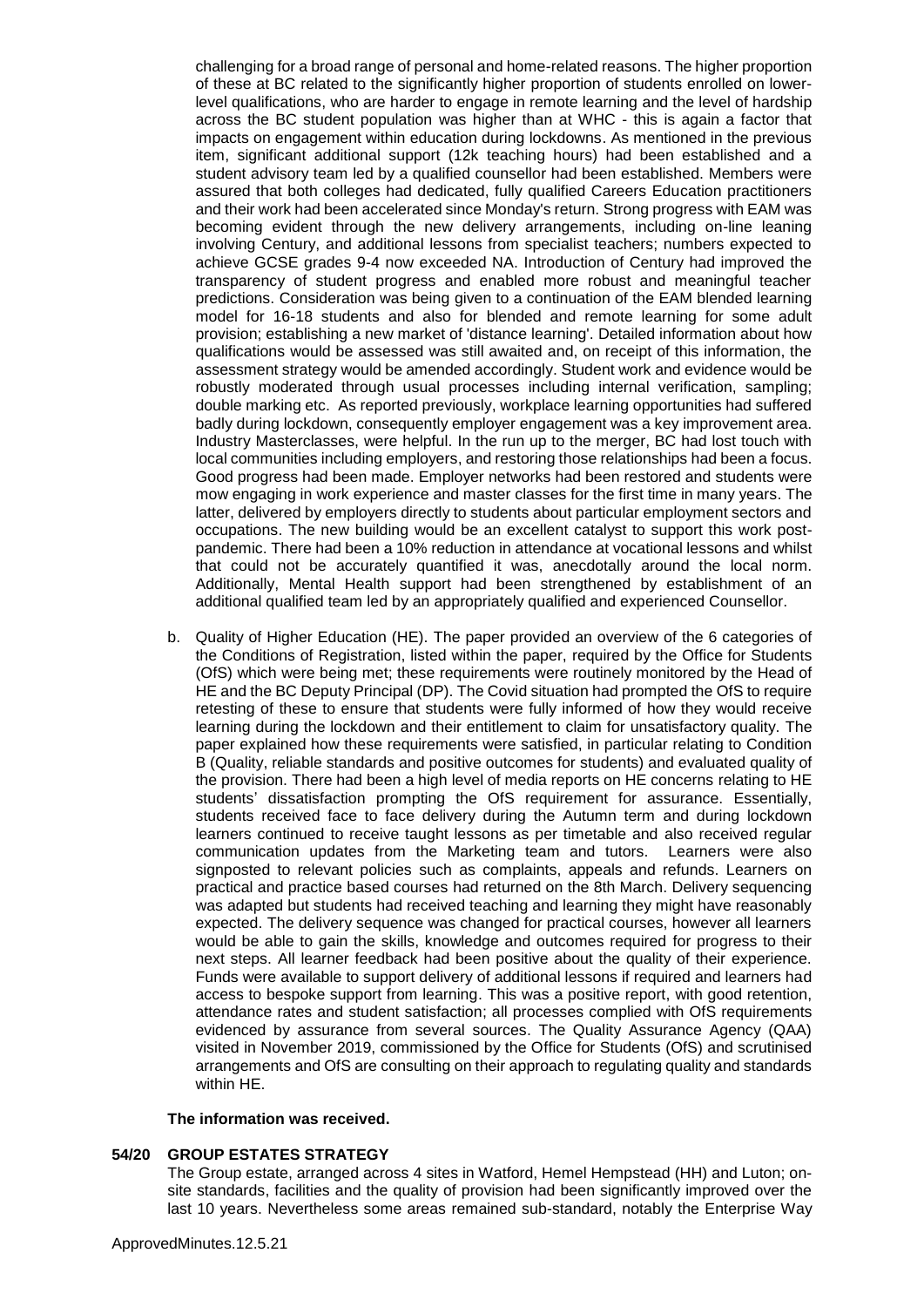(EW) campus in Luton; the Strategic Plan identified that estate condition was key to success and the strategy explained how future capital projects could deliver those improvements and the document was considered and discussed. The proposal to merge 2 sites into one was questioned in terms of space available; the current c25k sqm would be reduced to c12.5k sqm. There had been a significant reduction in the requirement as explained in the Masterplan, (approved in May 2019), which had rationalised the requirement at New Bedford Road (NBR). Whether to refurbish or new build was raised; the new build was favoured since:

- a. refurbishment of the larger EW would mean future considerably greater running and maintenance expenditure, which would be considerably less at a new build;
- b. refurbishment and the associated decant would negatively affect recruitment and retention;
- c. despite the new build increased cost  $c(E5m)$  the return on learner growth would be considerable, resulting in higher income; and
- d. a single site would bring staffing efficiencies.

The net present value (NPV) of the new build option would be far greater than the refurbishment and a detailed NPV would be prepared if necessary. EW would remain in use until Phase 2 was complete. In response to a question it was confirmed that significant improvements in the HH D&J building were not medium term - the building housed wet trades only a few students in comparison to EW, which housed several hundred. Planning permission, would take 9 months from initial proposal, which could be in April and that time would be used to secure a budget and funding. An application for FE Transformation Funding would be strong and the sale of EW for conversion to residential had been discussed with the Planning Dept. and supported; that would be confirmed at an early stage of the discussions. The overall prudent estimate was £25m, to be met by:

- e. £5m from the sale of EW;
- f. £12.5m from the ESFA/Transformation Fund; and
- g. £7.5m from College or other grant funding opportunities.

If it was decided to proceed then the funding position would be refined, borrowing may be necessary but was not the preferred option. If the Strategy was approved, it would be necessary to call a special meeting to consider the way forward and discuss all plans. The strategy, clearly supported delivery of the Group strategic planning and growth plans and was unanimously approved. **(Action 5)**

**The information was received and noted***.* **Actions had been identified. (Register 59/20 below)**

# **55/20 RISK REGISTER (RR)**

- a. The AC had reviewed the RR on 23 February 2021 and the associated minutes had been considered earlier in this meeting. The High Level RR (Appendix 1) was discussed; the risks had been updated by individual owners (changes in red type). Risk 5.3 (Safeguarding) had been promoted to the High Level RR as a precautionary measure responding to lockdown, subsequent experience had clearly evidenced the continuing and comprehensive robustness of this area.
- b. In line with the request to scrutinise one particular risk from time to time the DP(P&D) explained the growing and sector-wide threat of cyber-attacks and the Group defences including "cyber essentials".

# **The information was received and noted.**

# **56/20 MEMBERS**

There had been no visits or learning walks for Covid related reasons.

# **57/20 URGENT BUSINESS**

There had been no urgent business requested.

# **58/20 DATE OF NEXT MEETING**

The next meeting would be at 1700 on 22 April 2021(Special) and;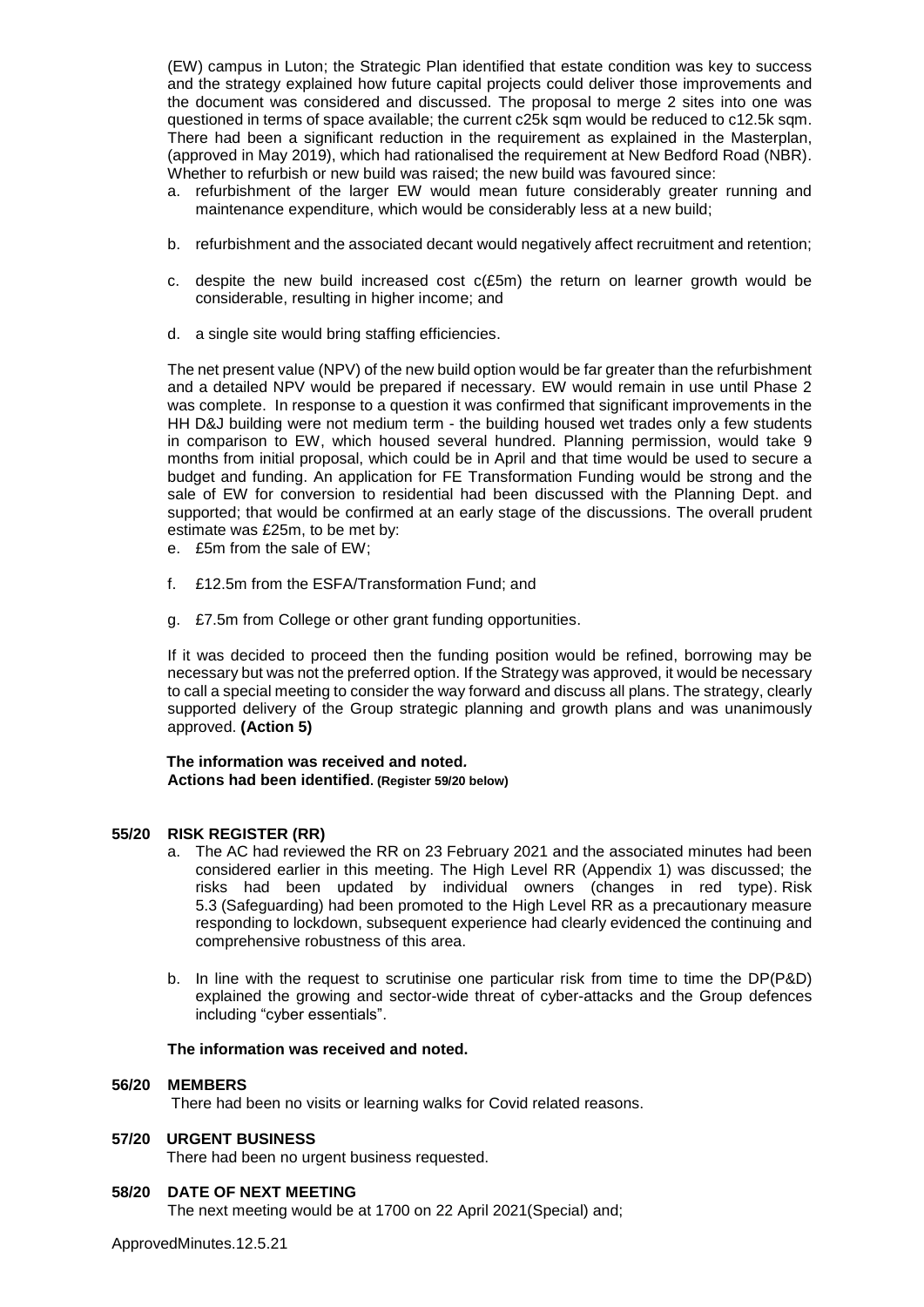12 May 2021.

# **59/20 ACTION REGISTER**

| See referenced minute for full detail. |                                                                     | Resp         | <b>Date</b> |
|----------------------------------------|---------------------------------------------------------------------|--------------|-------------|
|                                        | Action 1   50/20b. Meeting format agreed                            | <b>Chair</b> |             |
|                                        | Action 2   51/20a. Last minutes (04.02.21) confirmed for signature. | <b>Clerk</b> | wie         |
|                                        | Action 3   51/20b. AC recommendations approved.                     | Chair        |             |
|                                        | Action 4   51/20c. S&G recommendations approved.(CN,PT,BS)          | <b>Clerk</b> | As regd     |
|                                        | Action 5   54/20. Estates Strategy approved.                        | Chair        | wie         |

<u>[Ralph Devereux \(Clerk\) for Phil Thompson \(Chair\)](https://eu1.documents.adobe.com/verifier?tx=CBJCHBCAABAA31uRQaVxgZNmhpWVhh4u6Eakgf9YgYyi)</u>